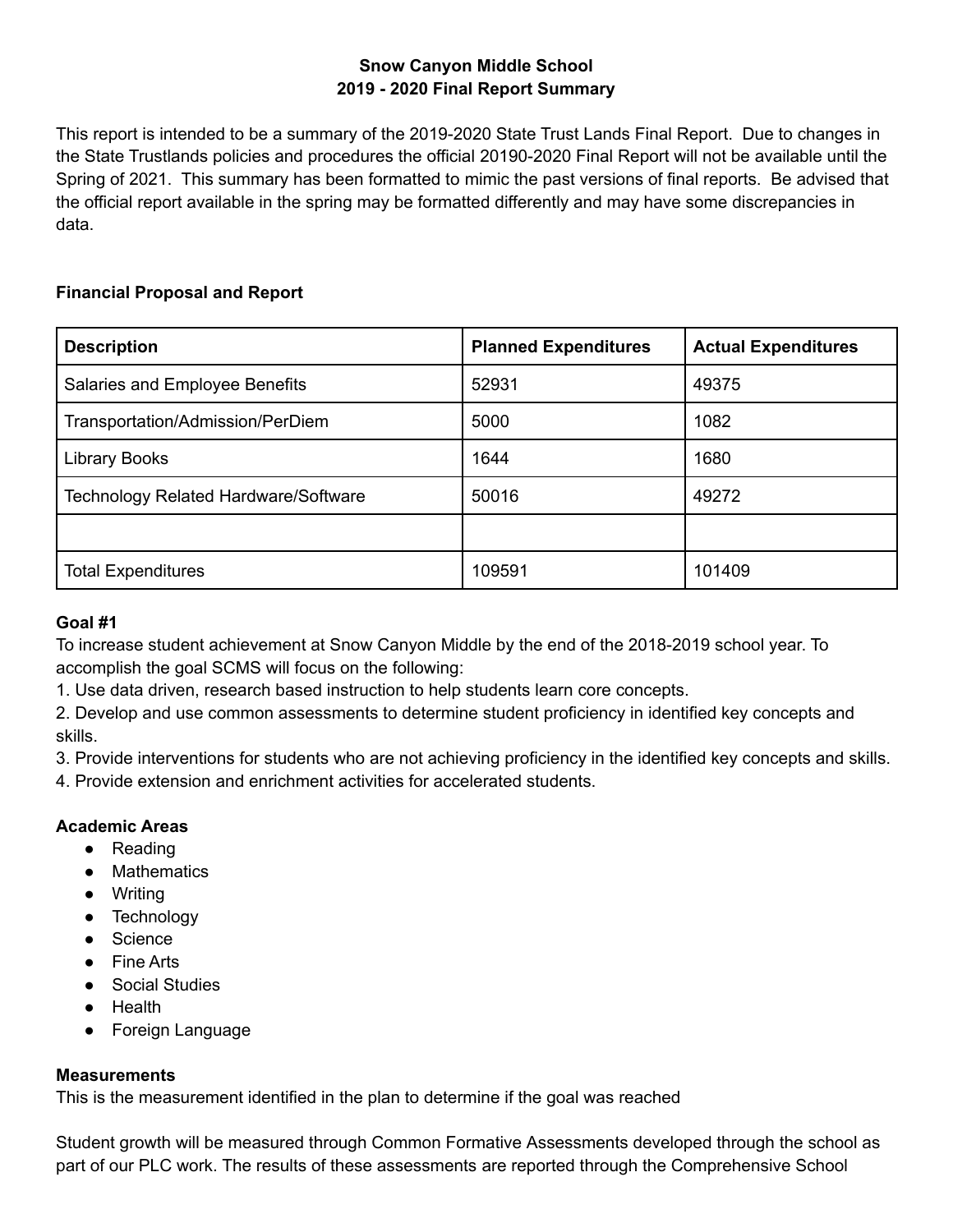Improvement Plan (CSIP). Additionally, student growth data (SGP) from SAGE assessments will be collected and analyzed to measure student progress in mathematics, science and language arts. Other State and District assessments may also be used such as MOS Certifications, state CTE testing results, district benchmark scores for social studies and APPLL proficiency marks for Foreign Language.

| PLC - Common Formative Assessment Data: (for 3 quarters of the year 2019-2020) |              |
|--------------------------------------------------------------------------------|--------------|
| CFAs administered:                                                             | 62           |
| Initial Student Proficiency:                                                   | 86%          |
| Student Proficiency after intervention:                                        | 96%          |
| Total Student Growth on all CFAs:                                              | 10%          |
| <b>AP Spanish Scores:</b>                                                      |              |
| Number of Students Taking the Exam:                                            | 27           |
| Mean Score:                                                                    | 4.18         |
| Percentage of Students Scoring 3 or higher:                                    | 100%         |
| Students receiving a score of 5:                                               | 9/27 or 33%  |
| Students receiving a score of 4:                                               | 14/27 or 52% |
| Students receiving a score of 3:                                               | 4/27 or 15%  |

\*Students enrolled in the Business Office Specialist Course focus on the Microsoft Office Specialist Certification. SCMS students achieved the following in the MOS certification in 2019-2020 (First Semester Only) Total Certifications attempted: 666 Total Certifications achieved: 619 Certifications Percentage: 93%

## **Action Plan Steps**

This is the Action Plan Steps identified in the plan to reach the goal.

## **Step #1**

Equip the school with the following instructional resources, supplies and technology. To fulfill this goal the following technology resources were purchased for student/teacher use in the school:

 Headphones with Microphones Emulator Software Bundles for TI 84 Graphing Calculators computer Mice Chromebooks with Licenses Desktop Computers Computer Monitors Apple Macbook Computer Dell Two in One Computer Tablet Epson Document Camera Epson Multimedia Projectors Promethean Smartboards Various Chords, Ports, Hardware for Upkeep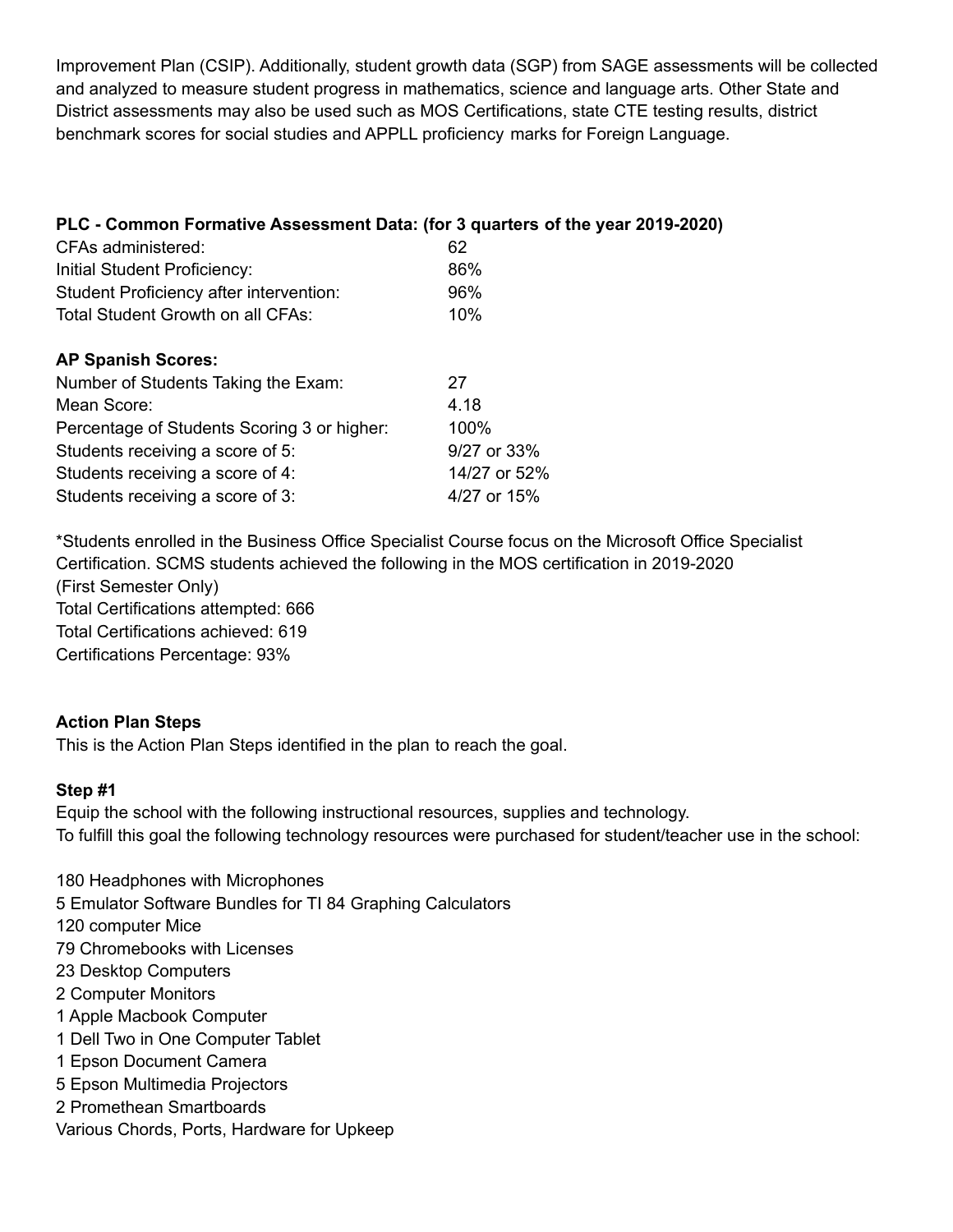#### **Step #2.**

Provide collaboration time to PLC teams to develop and refine guaranteed viable curriculum, plan effective instruction, develop common formative assessments and analyze assessment data.

Teachers from several departments took advantage of collaboration day opportunities during the year. A total of 33 days were provided either with substitutes during the school year or through stipends for work days during the summer. Teachers used these days to develop curriculum, plan instruction and assessment, work on intervention tools and collaborate with departments from other schools. The breakdown of the days is as follows:

| Mathematics:    | 6 Days  |
|-----------------|---------|
| Science:        | 11 Days |
| CTE:            | 2 Days  |
| Special Ed:     | 4 Days  |
| Social Science: | 4 days  |
| World Language: | 3 Days  |

In addition to the collaboration days provided, teachers and administrators were supported with travel, lodging and registration costs to several conferences and professional development activities during the year. In some cases the cost for the conference registration was funded through other methods and only portions of the expenses such as travel or accommodations were paid for with Trust-Lands funds. . The conferences and professional development activities attended were as follows.

NSTA Conference for Counselors UCTE Conference for Language Arts Teachers NSTA Conference for Science Teachers Safe Schools Administrative Conference UELMA Conference for Media Specialists

The following conferences were scheduled but had to be cancelled due to the COVID 19 pandemic:

Promising Youth Conference for Counselors UASSP Conference for Administrators

#### **Step #3**

Develop, implement and monitor tiered intervention systems to help students who are not progressing academically and provide additional class periods of honors classes for students who are prepared for a more rigorous curriculum.

Through State-Trustlands funding, paraprofessionals spent 34.5 hours a week providing student support services during intervention and class time. The paraprofessional provided one on one or small group support with students or monitored students who did not need additional help so that classroom teachers could work with students in small groups or one on one for targeted, specific interventions. A total of 10377 interventions were documented during the 2019-2020 school year.

Individual teacher interventions logged 9773 student interventions The Testing Center logged 604 testing students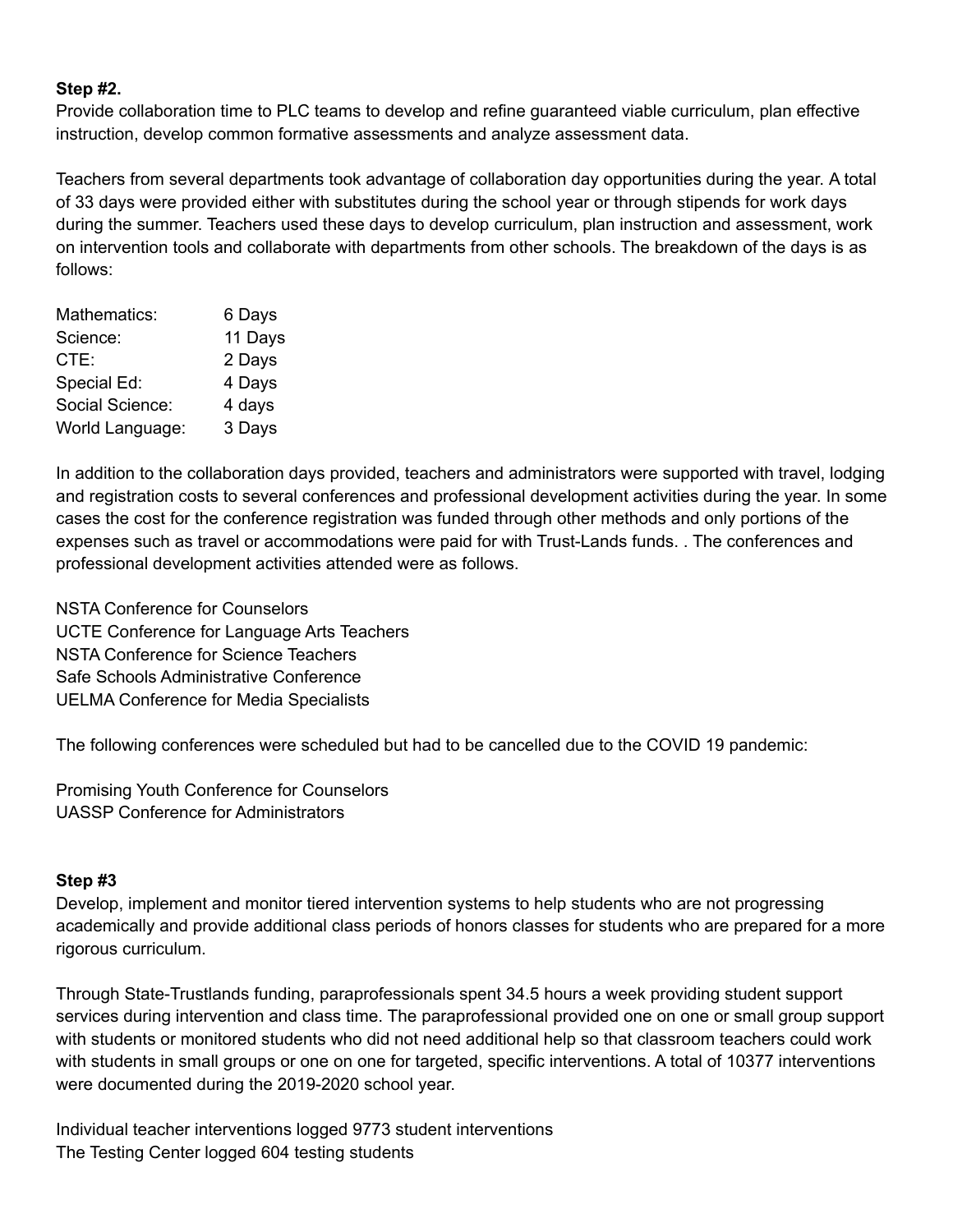In addition the teacher interventions and testing center, the following supplemental interventions were logged: The Warrior Retreat logged 3863 students The Academic Lunch Intervention logged 2605 students

As a whole, SCMS students passed 95% of their classes during the 2019-2020 school year. Much of this success can be attributed to the intervention systems that have been implemented at the school. The paraprofessionals played an integral role in the success of the intervention programs.

| 9th grade students enrolled in Tier 3 support programs:<br>9th Grade Tier 3 student pass rate: | 85 students<br>$90\%$       |
|------------------------------------------------------------------------------------------------|-----------------------------|
| 8th grade students enrolled in Tier 3 support programs:                                        | 63 students                 |
| 8th grade Tier 3 student pass rate:                                                            | 85%                         |
| Students enrolled in Online Original Credit:                                                   | 104                         |
| Utah Online High School Pass Rate                                                              | 77%                         |
| <b>SCMS Online</b>                                                                             | 100%                        |
| Students enrolled in Credit Recovery Classes                                                   | 77 (all 9th grade students) |
| Number of credits recovered:                                                                   | 58 (.25 credits recovered)  |

#### **Behavioral Component**

| Category                                                          | Description                                                                                                                                                                                                                                                                                                                                                                                                                                                                                                                                                                                                                             | <b>Final Explanation</b> |
|-------------------------------------------------------------------|-----------------------------------------------------------------------------------------------------------------------------------------------------------------------------------------------------------------------------------------------------------------------------------------------------------------------------------------------------------------------------------------------------------------------------------------------------------------------------------------------------------------------------------------------------------------------------------------------------------------------------------------|--------------------------|
| Behavioral/Cha<br>racter<br>Education/Lead<br>ership<br>Component | The GRASP program focuses on students who have personal and<br>emotional issues in their lives which become significant barriers to<br>their academic achievement. The program provides extra academic<br>support to these students in all subject areas. The program also<br>teaches students life skills such as respect, discipline, organization,<br>communication, and goal setting to help overcome the barriers that are<br>inhibiting their academic progress. Up to 7,000 dollars will be spent<br>from the Salaries and Benefits category to supplement the salary of<br>the full time paraprofessional who runs the program. | Same as<br>Described     |

## **Expenditures**

| Category                                                             | Description                                                                                                                                                                                                                                                                                                                                                                                                                                                                                          | Estimated<br>Cost | Actual Cost I | <b>Actual Use</b>    |
|----------------------------------------------------------------------|------------------------------------------------------------------------------------------------------------------------------------------------------------------------------------------------------------------------------------------------------------------------------------------------------------------------------------------------------------------------------------------------------------------------------------------------------------------------------------------------------|-------------------|---------------|----------------------|
| Salaries and<br><b>Employee Benefits</b><br>$(100 \text{ and } 200)$ | 26773 dollars will be allotted for teacher<br>salaries to teach additional class periods.<br>19997 dollars will be allotted to extend<br>para-professional hours to assist in<br>interventions. 5160 dollars will be allotted to<br>pay substitutes or stipends for teacher<br>collaboration days. (The grasp program<br>does include a behavioral/character ed<br>component. 7,000 of the paraprofessional<br>salaries is used to supplement the GRASP<br>coordinators salary. This is noted in the | 51931             | 49376         | Same as<br>Described |